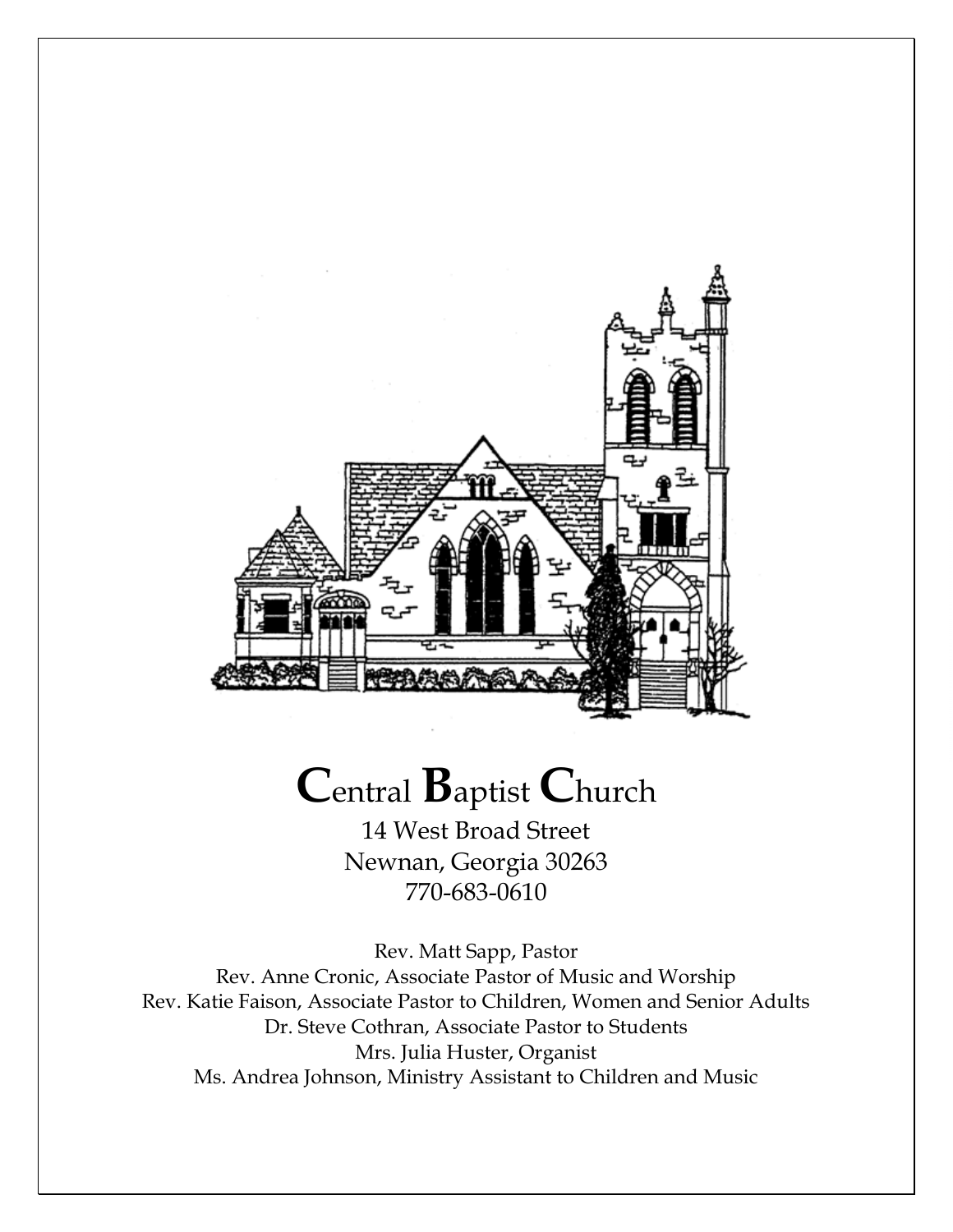# **SECOND SUNDAY AFTER PENTECOST June 19, 2022 10:55 am**

## **The Meditation**

*Like Elijah, we seek God in the great and powerful, in the roaring wind or fire. But we find God in the silence of truth, in the stillness of love, in the quiet which changes things. Attune us this day to hear your voice, O God.*

## **The Prelude** *Speak, O Lord* arr. Payne

## T**he Westminster Chimes The Welcome and Call to Worship**  Rev. Katie Faison

God is present in the grandeur and power of creation! **But, it is enough, for us, that God comes in a soft, summer shower.**

God is present in the many wonderful blessings of our lives!

**But, it is enough, for us, that God comes through a gentle touch.**

God is present in the sounds of worship: the organ, the singing, and proclamation!

**But, it is enough, for us, that God wraps us in the silence of grace.**

Come to worship with the expectation of God's presence.

*We watch and listen for God's presence in this holy hour, on this holy ground.*

| *The Hymn No. 307                                              | All Creatures of Our God and King                                | <b>LASST UNS ERFREUEN</b> |
|----------------------------------------------------------------|------------------------------------------------------------------|---------------------------|
|                                                                | (Stanzas 1, 3, and 5 only)                                       |                           |
| <i><b>*The Litany</b></i>                                      | <b>Based on Psalm 42 and 43</b>                                  | Mr. Tim Whitehead         |
| As the deer pants for streams of water,                        |                                                                  |                           |
| so we long for you, O God.                                     |                                                                  |                           |
| We thirst for you, the living God.                             |                                                                  |                           |
|                                                                | When can we come and stand in your presence?                     |                           |
| Through each day, the Lord pours his unfailing love upon us,   |                                                                  |                           |
|                                                                | Through each night we sing his songs,                            |                           |
|                                                                | praying to the God who gives us life.                            |                           |
|                                                                | Send out your light and your truth, O God.                       |                           |
|                                                                | Let them guide us to Your holy mountain,                         |                           |
| to the place where you live.                                   |                                                                  |                           |
|                                                                | Then we shall go to the altar of God, the source of all our joy. |                           |
| <i><b>*The Gloria Patri No. 705</b></i>                        |                                                                  |                           |
| Glory be to the Father, and to the Son, and to the Holy Ghost; |                                                                  |                           |
|                                                                | as it was in the beginning, is now, and ever shall be,           |                           |
|                                                                | world without end. Amen, amen.                                   |                           |

**The Children's Sermon Rev. Faison Rev. Faison**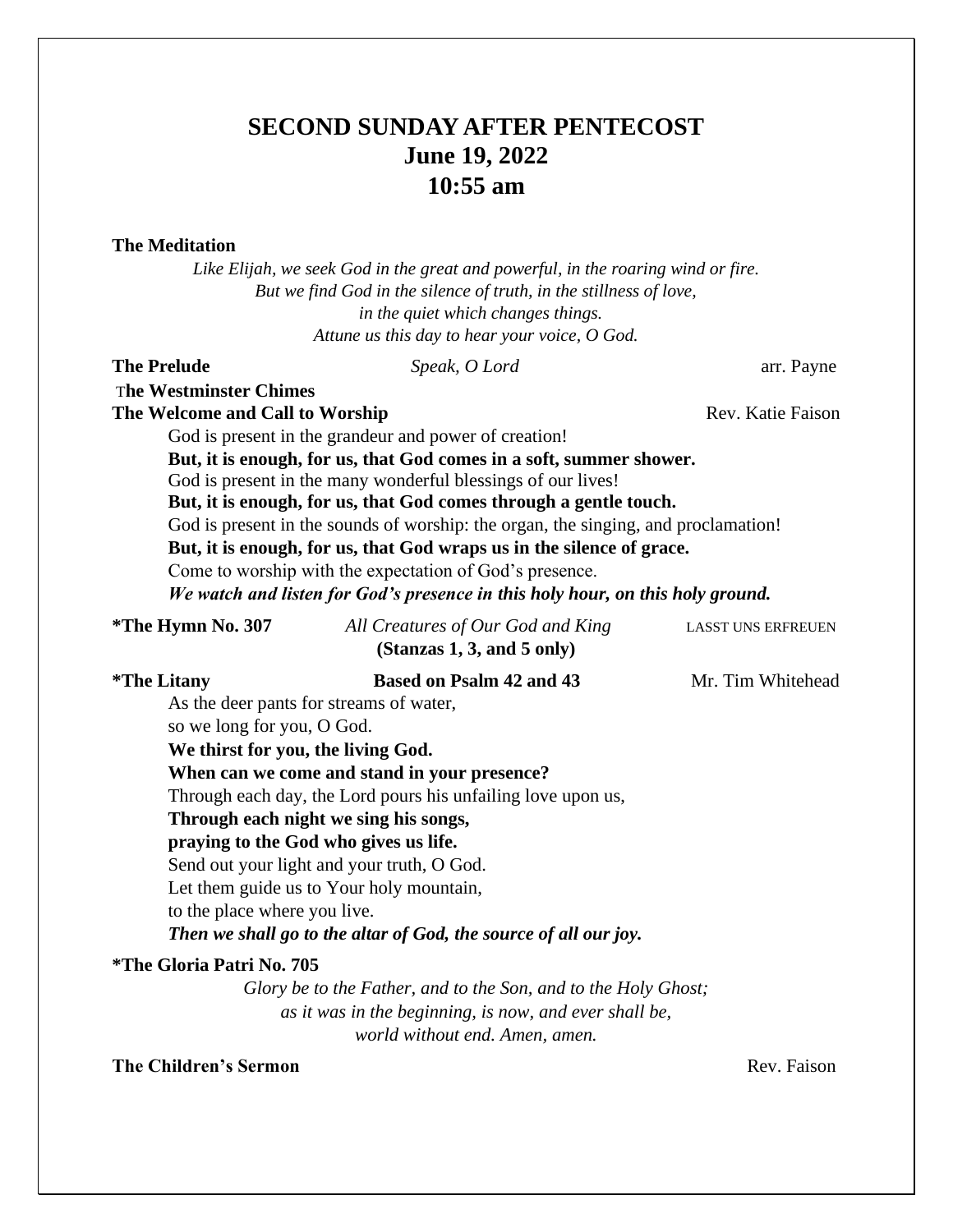**The Scripture 22:19-28** Rev. Matt Sapp **(pew Bible p. 858)** *...*This is the Word of the Lord. **Thanks be to God.**

**The Prayers of the People and The Lord's Prayer Ms. Andrea Johnson \*The Hymn No. 280** *Speak, O Lord* SPEAK, O LORD **The Offertory Prayer**  Mr. Whitehead **Mr. Whitehead The Offertory** *As the Deer/Fairest Lord Jesus*arr. Hayes \***The Doxology No. 706**

*Praise God, from whom all blessings flow; praise Him, all creatures here below; praise Him, above ye heavenly host; praise Father, Son, and Holy Ghost. Amen*

#### **The Special Music** *He Hideth My Soul* arr. Krogstad

**The Chancel Choir, Ms. Andrea Johnson, director**

*A wonderful Savior is Jesus my Lord, a wonderful Savior to me. He hideth my soul in the cleft of the rock, where rivers of pleasure I see.*

*He hideth my soul in the cleft of the rock that shadows a dry, thirsty land. He hideth my life in the depths of his love, and covers me there with his hand… When clothed in His brightness, transported I rise to meet Him in clouds of the sky, His perfect salvation, His wonderful love, I'll shout with the millions on high…*

**The Sermon** *The Sound of Silence* Rev. Sapp **1 Kings 19:1-15 (pew Bible p. 555)** 

**\*The Hymn of Response No. 384** *Speak to My Heart*HOLCOMB

**(Stanza 1 only)**

*Speak to my heart, Lord Jesus, speak that my soul may hear; Speak to my heart, Lord Jesus, calm every doubt and fear. Speak to my heart, oh, speak to my heart, Speak to my heart, I pray;*

*Yielded and still, seeking Thy will, oh, speak to my heart today.*

**\*The Benediction** Rev. Sapp

**The Postlude** *He Keeps Me Singing*arr. Ham

*The floral arrangement in the sanctuary is placed in loving memory of Katie and Joe Hollis and Jody Hollis, by Sallie Mann, Glenn Fulwiler, Frances Oven, and Isaac Linsey.*

**\*Please stand if able.**